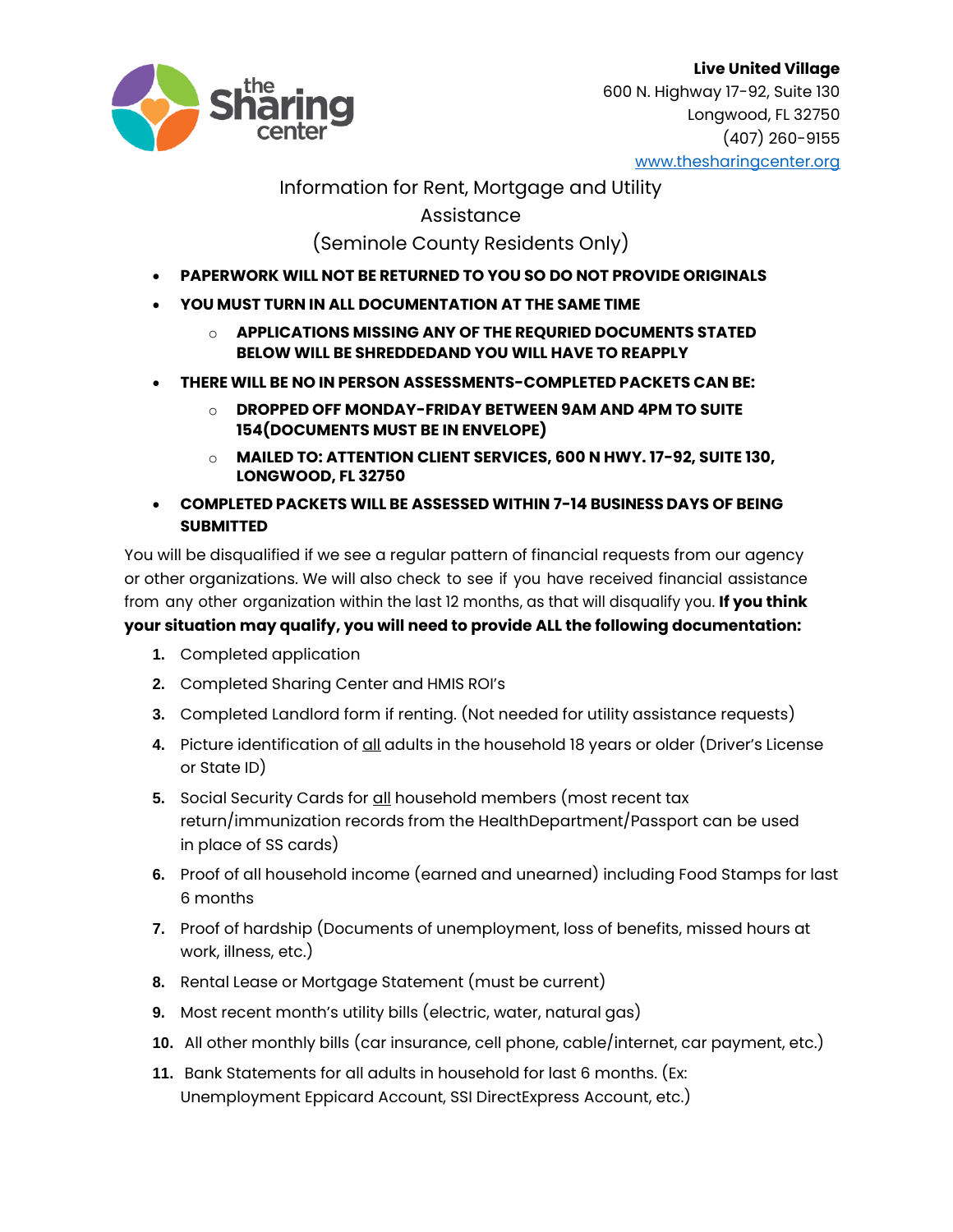

Información para Asistencia Renta/Hipoteca y Utilidades (Residentes Condado de Seminole solamente)

- **ASISTENCIA ECONOMICA SERA PARA RENTAS, HIPOTECAS y UTILIDADES**
- **LA DOCUMENTACION NO SERA DEVUELTA, FAVOR Y NO SOMETER ORIGINALES**
- **ES REQUISITO SOMETER TODA LA DOCUMENTACION A LA MISMA VEZ**
	- o **APLICACIÓN INCOMPLETA SERA DESTRUIDA Y TENDRA QUE RE-APLICAR**
- **NO SE HARA ASESORAMIENTO EN PERSONA. APLICACION COMPLETADA PUEDE SER:**
	- o **ENTREGADA LUNES A VIERNES 9AM TO 4PM, OFICINA #154. LOS DOCUMENTOS DEBEN SER ENTREGADOS EN UN SOBRE.**
	- o **ENVIADO POR CORREO: ATTENTION CLIENT SERVICES, 600 N HWY. 17-92, SUITE 130, LONGWOOD , FL 32750**
- **PAQUETES COMPLETADOS SERAN EVALUADOS DENTRO DE 7-14 DIAS LUEGO DE SOMETIDOS**

Usted será descalificado si vemos un patrón de ayuda financiera en nuestra u otras agencias. También investigaremos si ha recibido ayuda financiera dentro de los últimos 12 meses, ya que eso lo descalificará. **Si entiende usted que su situación lo cualificaría para esta ayuda, los siguientes documentos deben ser TODOS sometidos.**

- **1.** Aplicacion completada
- **2.** Documentos de Sharing Center y HMIS ROI's firmados
- **3.** Documento de arrendador/propietario completado (si está rentando solamente). No es necesario para ayudacon utilidades.
- **4.** Identificación de todos los adultos mayores de 18 anos
- **5.** Tarjeta de seguro social de todos los miembros de su familia (también puede someter última planilla de contribución sobre ingresos o pasaportes pueden ser utilizados de no tener las tarjetas de seguro social).
- **6.** Prueba de ingreso incluyendo prueba estampillas de alimentos si las tiene ultimos 6 Meses
- **7.** Prueba de crisis. Como por ejemplo; prueba de desempleo, pérdida de beneficios, reducción de hora detrabajo, enfermedad, etc.)
- **8.** Contrato de renta (debe estar al día)
- **9.** Más recientes facturas del agua, luz y gas natural
- **10.** Otras facturas a pagar como seguro de carro, celulares, cable etc. del mes corriente
- **11.** Estados de cuenta bancaria dentro de 6 Meses. De no tener, entonces someter tarjeta de desempleo, SSI, etc.si aplica.

## **Cualquier duda o pregunta, favor de llamar al Sharing Center, 407-260-9155 línea de Español**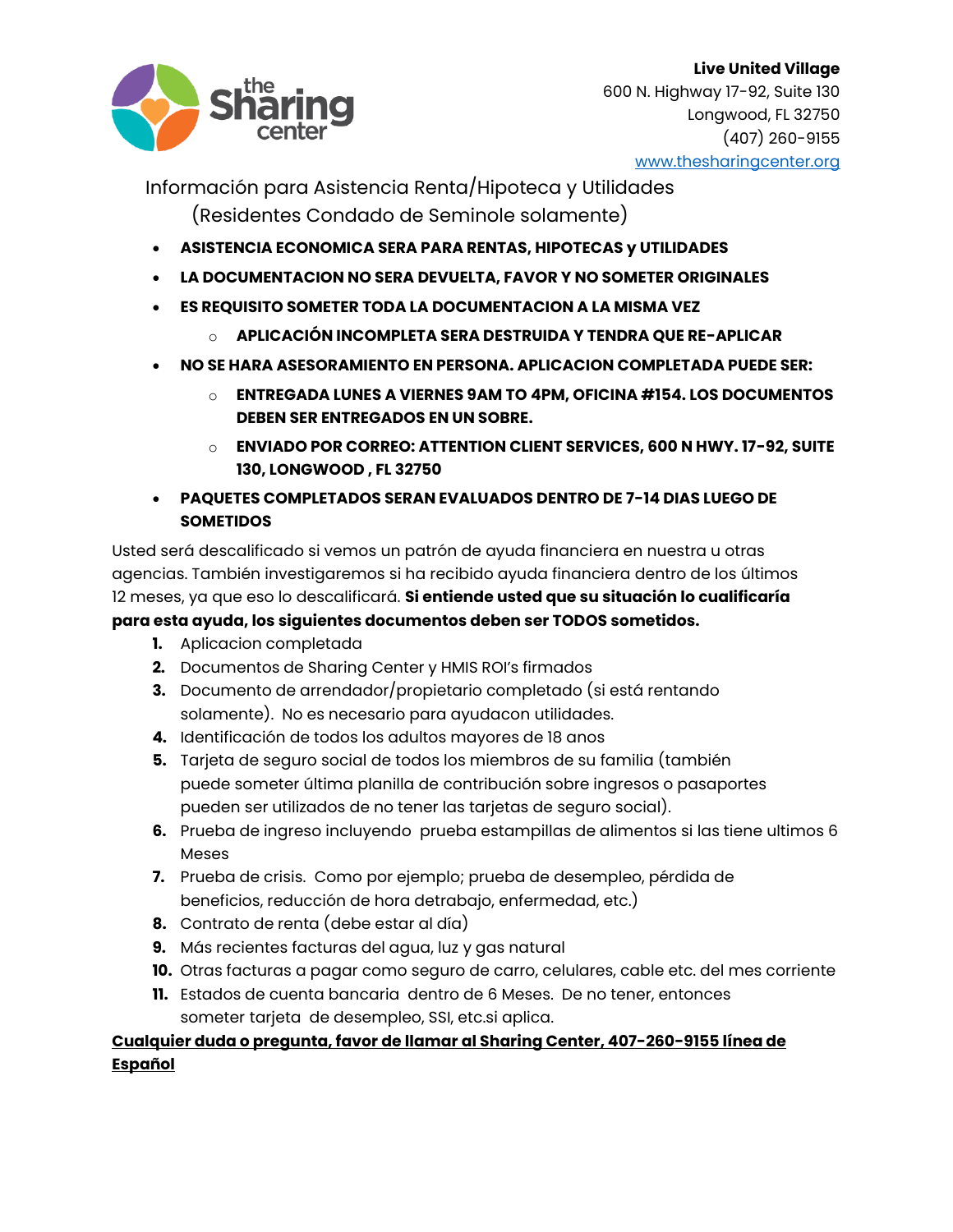

| <b>Financial Assistance Application</b> |                               | HMIS#:                                      |                        |                                            |               |
|-----------------------------------------|-------------------------------|---------------------------------------------|------------------------|--------------------------------------------|---------------|
| Date:                                   | $#$ Adults:                   | # Minor children:                           |                        |                                            |               |
|                                         |                               |                                             |                        | Date/time received:                        |               |
| <b>Head of household:</b>               |                               |                                             | Received by:           |                                            |               |
|                                         |                               |                                             |                        |                                            |               |
| First Name:                             | Last Name:                    |                                             | $\square$ Male         |                                            | $\Box$ Female |
| SS#:                                    | DOB:                          |                                             | <b>Marital Status:</b> |                                            |               |
| Address:                                |                               |                                             |                        |                                            |               |
| Phone #:                                | Email address:                |                                             |                        |                                            |               |
| Employer:                               | School:                       |                                             | Grade:                 |                                            |               |
| Ethnicity:                              | Race (choose all that apply): |                                             |                        |                                            |               |
| $\Box$ Hispanic                         | $\Box$ White                  | $\Box$ American Indian<br>or Alaskan Native |                        | $\Box$ Asian                               |               |
| $\Box$ Non-Hispanic                     | <b>Black</b>                  | Native Hawaiian<br>or Pacific Islander      |                        | $\Box$ Multi-racial<br>(3 ormore<br>races) |               |
| <b>Valid Driver's</b>                   | License/ID                    | Do you have your social security card?      |                        |                                            |               |
| License/ID                              |                               | $\square$ Yes $\square$ No                  |                        |                                            |               |
| $\Box$ Yes<br>$\square$ No              | #                             |                                             |                        |                                            |               |

### **Other household members:** (additional household page available for households of six or more)

| First Name: |       | Last Name:           |  | $\Box$ Male            | $\square$ Female |
|-------------|-------|----------------------|--|------------------------|------------------|
| $SS#$ :     |       | DOB:<br>Age:         |  | <b>Marital Status:</b> |                  |
| Employer:   |       | School:              |  | Grade:                 |                  |
| Ethnicity:  | Race: | Relationship to you: |  |                        |                  |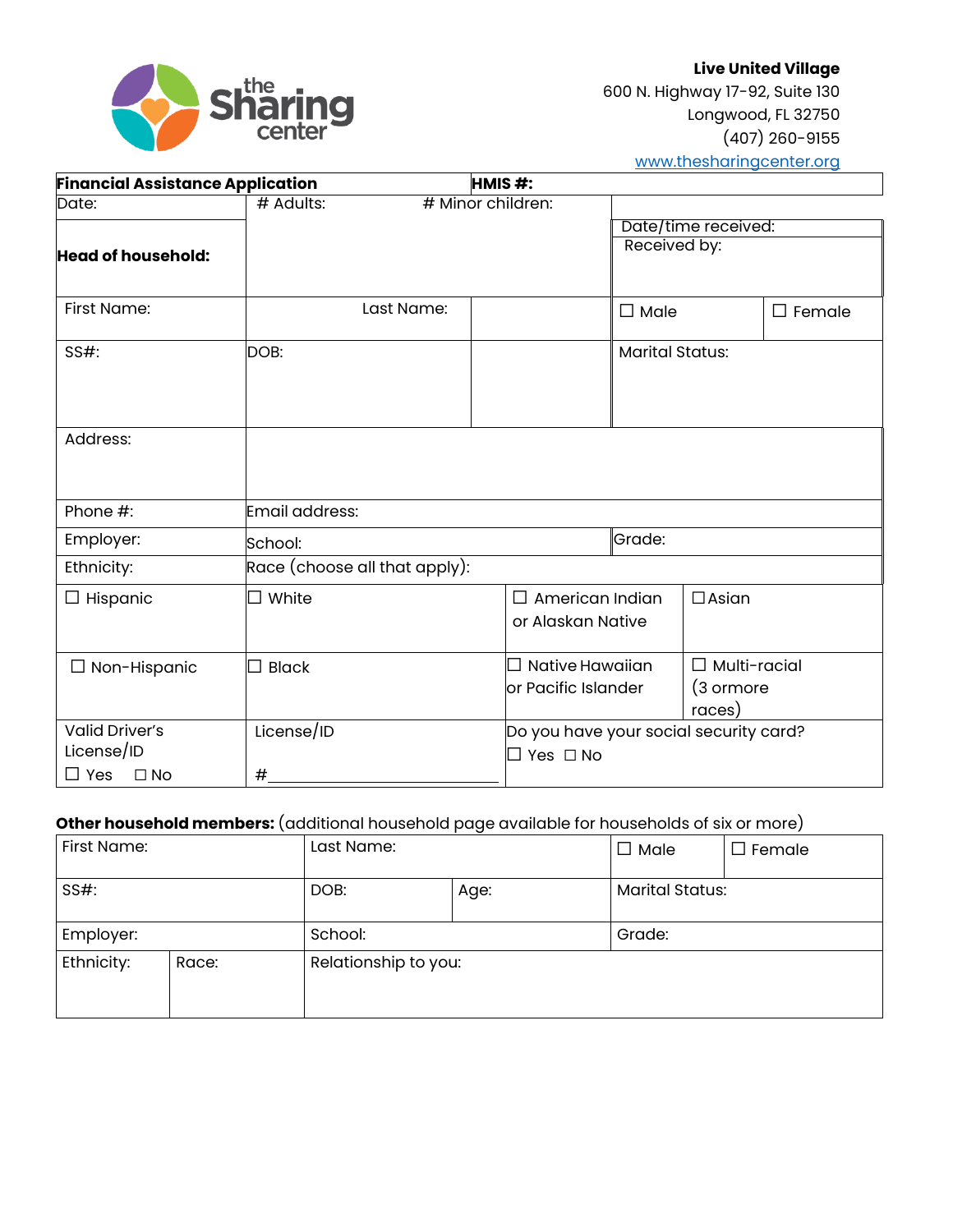

**Live United Village**

600 N. Highway 17-92, Suite 130 Longwood, FL 32750 (407) 260-9155

[www.thesharingcenter.org](http://www.thesharingcenter.org/)

| First Name: |       | Last Name:           |  | $\square$ Male         | $\Box$ Female |
|-------------|-------|----------------------|--|------------------------|---------------|
| $SS#$ :     |       | DOB:<br>Age:         |  | <b>Marital Status:</b> |               |
| Employer:   |       | School:              |  | Grade:                 |               |
| Ethnicity:  | Race: | Relationship to you: |  |                        |               |

| First Name: |       | Last Name:           |  | $\Box$ Male            | $\Box$ Female |
|-------------|-------|----------------------|--|------------------------|---------------|
| $SS#$ :     |       | DOB:<br>Age:         |  | <b>Marital Status:</b> |               |
| Employer:   |       | School:              |  | Grade:                 |               |
| Ethnicity:  | Race: | Relationship to you: |  |                        |               |

| First Name: |       | Last Name:           |  | $\Box$ Male            | $\Box$ Female |
|-------------|-------|----------------------|--|------------------------|---------------|
| $SS#$ :     |       | DOB:<br>Age:         |  | <b>Marital Status:</b> |               |
| Employer:   |       | School:              |  | Grade:                 |               |
| Ethnicity:  | Race: | Relationship to you: |  |                        |               |

### **Additional household members:** (continued below)

| First Name: |       | Last Name:           |  | $\Box$ Male            | $\Box$ Female |
|-------------|-------|----------------------|--|------------------------|---------------|
| $SS#$ :     |       | DOB:<br>Age:         |  | <b>Marital Status:</b> |               |
| Employer:   |       | School:              |  | Grade:                 |               |
| Ethnicity:  | Race: | Relationship to you: |  |                        |               |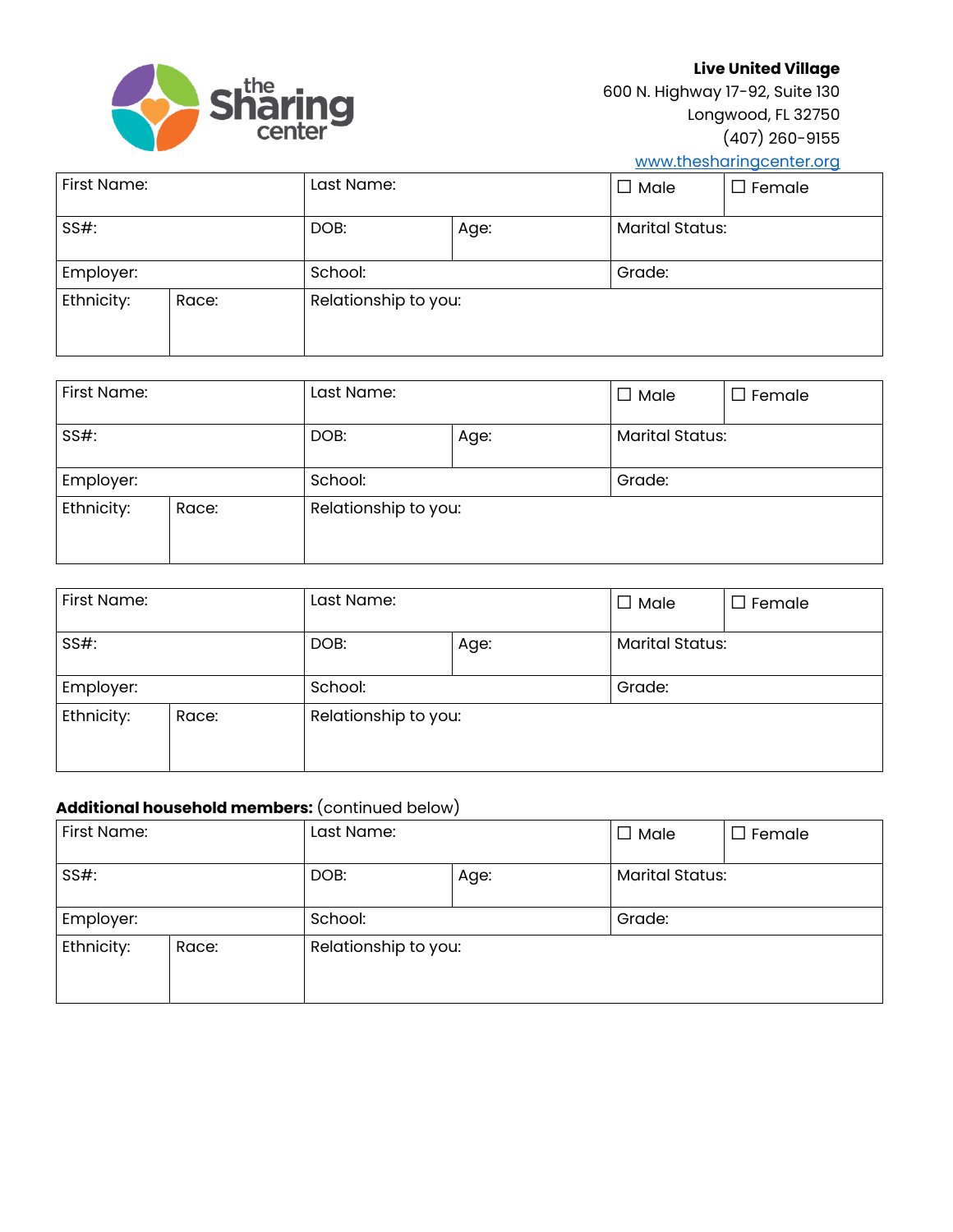

**Live United Village**

600 N. Highway 17-92, Suite 130 Longwood, FL 32750 (407) 260-9155

[www.thesharingcenter.org](http://www.thesharingcenter.org/)

| First Name: |       | Last Name:           |  | $\square$ Male         | $\square$ Female |
|-------------|-------|----------------------|--|------------------------|------------------|
| $SS#$ :     |       | DOB:<br>Age:         |  | <b>Marital Status:</b> |                  |
| Employer:   |       | School:              |  | Grade:                 |                  |
| Ethnicity:  | Race: | Relationship to you: |  |                        |                  |

| First Name: |       | Last Name:           |  | $\Box$ Male            | $\Box$ Female |
|-------------|-------|----------------------|--|------------------------|---------------|
| $SS#$ :     |       | DOB:<br>Age:         |  | <b>Marital Status:</b> |               |
| Employer:   |       | School:              |  | Grade:                 |               |
| Ethnicity:  | Race: | Relationship to you: |  |                        |               |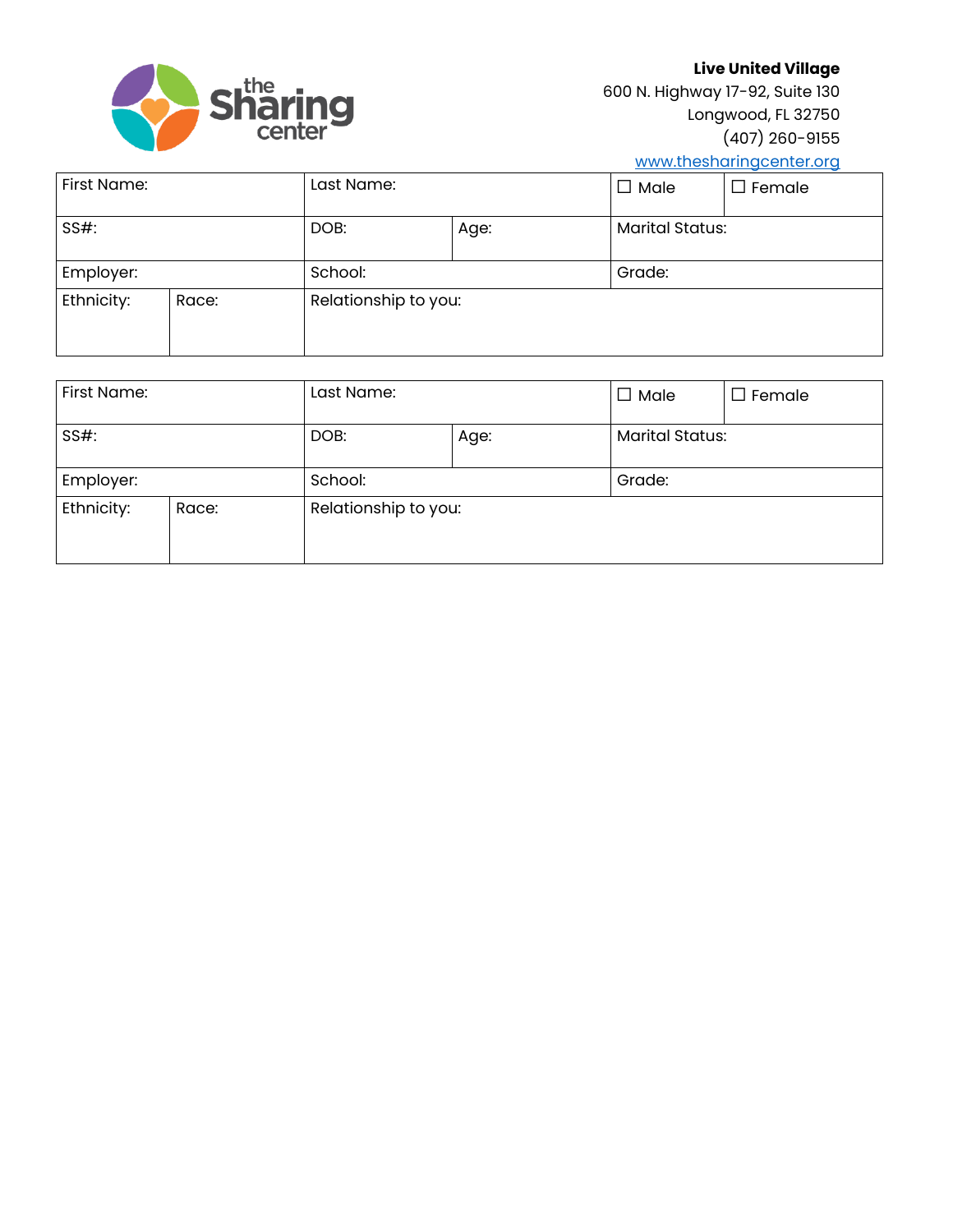

600 N. Highway 17-92, Suite 130 Longwood, FL 32750 (407) 260-9155

| <b>Sharing</b>                                                                           |           |  |  |  |
|------------------------------------------------------------------------------------------|-----------|--|--|--|
| <b>Financial Assistance Application</b><br><b>HMIS:</b>                                  |           |  |  |  |
| Languages spoken in home (other than Englis<br><b>Monthly combined household income:</b> |           |  |  |  |
|                                                                                          | receiving |  |  |  |
| <b>Earned income</b>                                                                     |           |  |  |  |
| Earned income                                                                            |           |  |  |  |
| Other income                                                                             |           |  |  |  |

| <b>Monthly Expenses</b>     | Amount |
|-----------------------------|--------|
| Emergency Fund /<br>Savings | \$     |
| Rent                        | \$     |
| Electricity                 | \$     |
|                             | \$     |
| Water & Sewer               |        |
| <b>Gas Bill</b>             | \$     |
| Telephone                   | \$     |
| Cell Phone                  | \$     |
| Food                        | \$     |
| Gasoline/Bus / Taxi Fare    | \$     |
| Alimony                     | \$     |
| Car Insurance               | \$     |
| <b>Car Payment</b>          | \$     |
| <b>Car Maintenance</b>      | \$     |
| <b>Health Insurance</b>     | \$     |
| Child Care/Baby items       | \$     |
| <b>Medical bills</b>        | \$     |
|                             |        |
| Credit Card/Loans           | \$     |
| <b>School Expenses</b>      | \$     |
| Wi-Fi / Internet            | \$     |
| Cable TV/Hulu/Netflix       | \$     |
| Mortgage                    | \$     |
| Other                       | \$0    |
|                             |        |

| Languages spoken in home (other than English):<br><b>Monthly combined household income:</b> |           |  |                |  |
|---------------------------------------------------------------------------------------------|-----------|--|----------------|--|
|                                                                                             | receiving |  | <b>Started</b> |  |
| Earned income                                                                               |           |  |                |  |
| <b>Earned income</b>                                                                        |           |  |                |  |
| Other income                                                                                |           |  |                |  |
| Unemployment                                                                                |           |  |                |  |
| SSI                                                                                         |           |  |                |  |
| <b>SSDI</b>                                                                                 |           |  |                |  |
| Worker's                                                                                    |           |  |                |  |
| Compensation                                                                                |           |  |                |  |
| AFDC/TANF                                                                                   |           |  |                |  |
| Social security                                                                             |           |  |                |  |
| (retirement)                                                                                |           |  |                |  |
| Veteran's                                                                                   |           |  |                |  |
| disability/Medical                                                                          |           |  |                |  |
| Veteran's pension                                                                           |           |  |                |  |
| Child support                                                                               |           |  |                |  |
| 4C/Early Head                                                                               |           |  |                |  |
| Start/Head Start                                                                            |           |  |                |  |
| Alimony                                                                                     |           |  |                |  |
| Food stamps                                                                                 |           |  |                |  |
| <b>WIC</b>                                                                                  |           |  |                |  |
| Pension                                                                                     |           |  |                |  |
| Medicaid/                                                                                   |           |  |                |  |
| Medicare                                                                                    |           |  |                |  |
| Section $8/$                                                                                |           |  |                |  |
| Other rental asst.                                                                          |           |  |                |  |
| <b>HUD</b>                                                                                  |           |  |                |  |
|                                                                                             |           |  |                |  |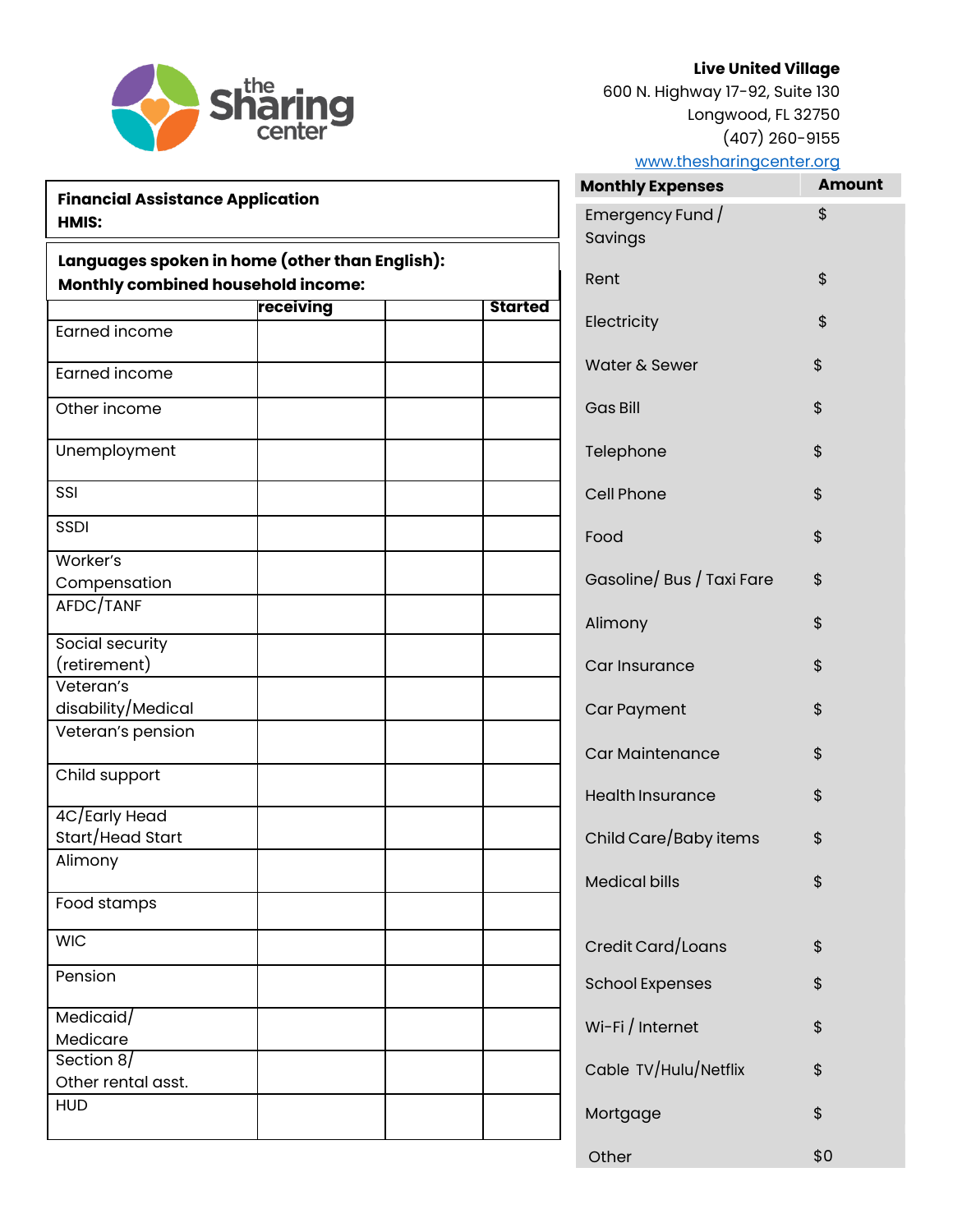

**Financial Assistance Application HMIS:**

#### **Household Financial Accounts:**

| Name on account | <b>Bank name</b> | <b>Account type</b> | <b>Amount in account</b> |
|-----------------|------------------|---------------------|--------------------------|
|                 |                  |                     |                          |
|                 |                  |                     |                          |
|                 |                  |                     |                          |
|                 |                  |                     |                          |
|                 |                  |                     |                          |

#### **Household Financial Information:**

Do you have unpaid bills in your name? The Yes No

| <b>Bill Type</b> | <b>Amount Owed</b>                |
|------------------|-----------------------------------|
| Rent/Mortgage    | \$                                |
| Water            | \$                                |
| Electric         | $\boldsymbol{\hat{\mathfrak{s}}}$ |
| Car Payment      | \$                                |
| Car Insurance    | $\boldsymbol{\hat{\varphi}}$      |
| Credit Card(s)   | \$                                |
| Gas              | \$                                |
| Child Support    | $\boldsymbol{\hat{\varphi}}$      |
| Alimony          | \$                                |
| Other            | $\boldsymbol{\hat{\varphi}}$      |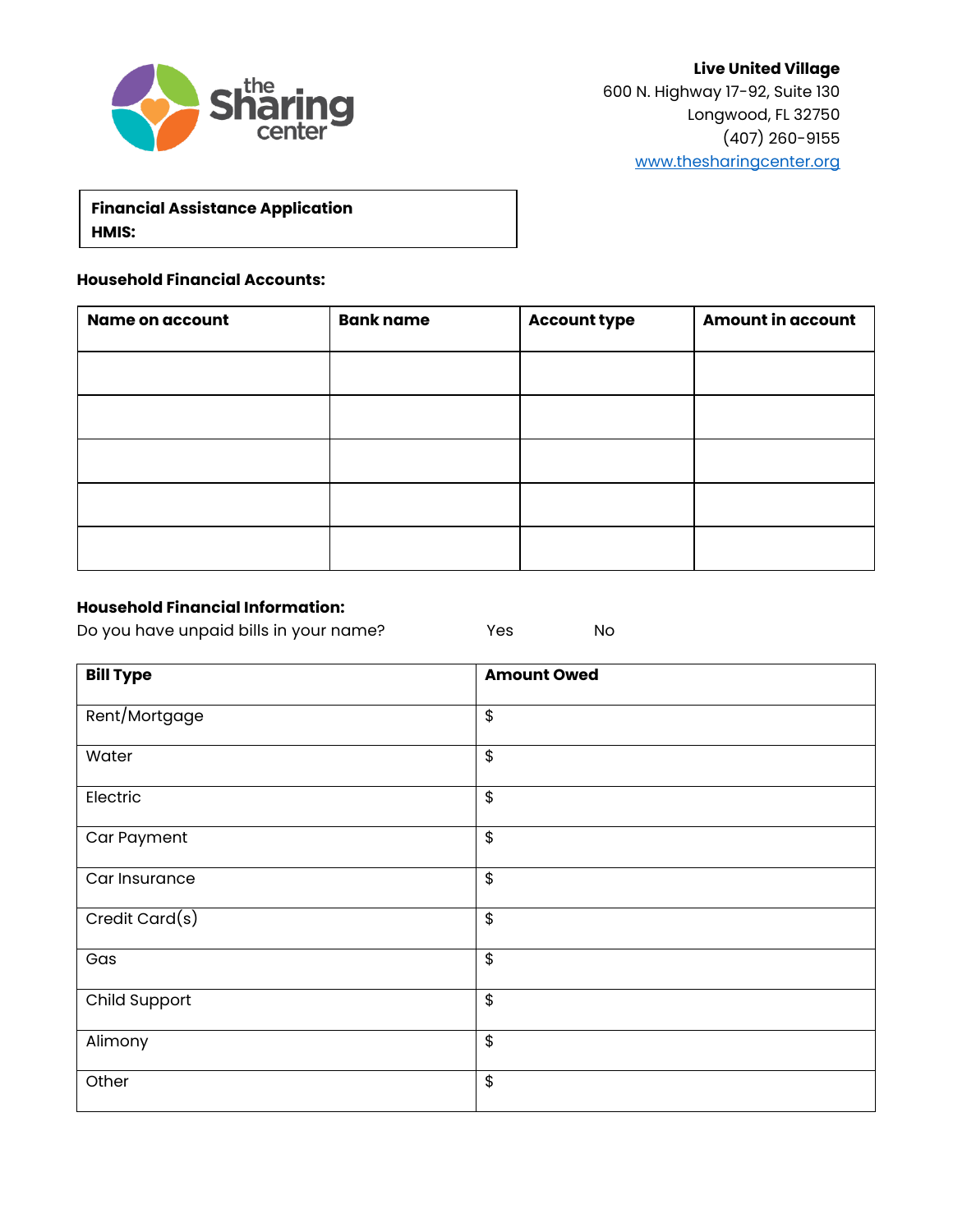

# **Employment History:** (Begin with current job and provide a minimum of your last 3 jobs)

Are you employed? No

If no, date stopped working:

If no, briefly explain why you are not working:

| Job Title:         | Employer:           | City: | State: |
|--------------------|---------------------|-------|--------|
|                    |                     |       |        |
| Hourly Wage:       | Hours per week:     |       |        |
|                    |                     |       |        |
| Raises/Promotions: | Reason for leaving: |       |        |
|                    |                     |       |        |
| Yes<br>No.         |                     |       |        |

| Job Title:         | Employer:           | City: | State: |
|--------------------|---------------------|-------|--------|
| Hourly Wage:       | Hours per week:     |       |        |
| Raises/Promotions: | Reason for leaving: |       |        |
| Yes<br>No          |                     |       |        |

| Job Title:         | Employer:           | City: | State: |
|--------------------|---------------------|-------|--------|
|                    |                     |       |        |
| Hourly Wage:       | Hours per week:     |       |        |
|                    |                     |       |        |
| Raises/Promotions: | Reason for leaving: |       |        |
|                    |                     |       |        |
| Yes<br>No          |                     |       |        |

| Job Title:         | Employer:           | City: | State: |
|--------------------|---------------------|-------|--------|
|                    |                     |       |        |
| Hourly Wage:       | Hours per week:     |       |        |
|                    |                     |       |        |
| Raises/Promotions: | Reason for leaving: |       |        |
|                    |                     |       |        |
| Yes<br>No.         |                     |       |        |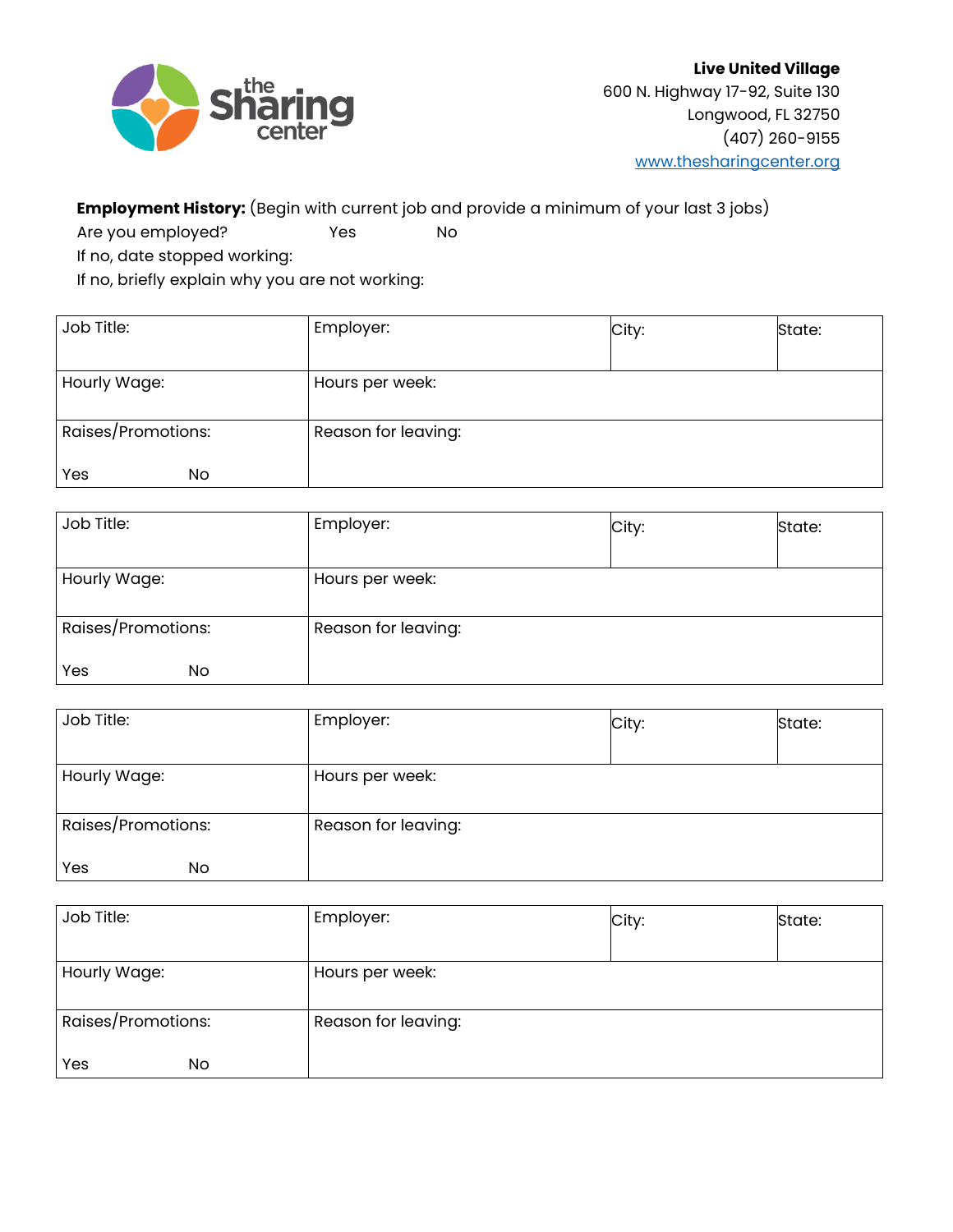

# **Please describe your current situation:**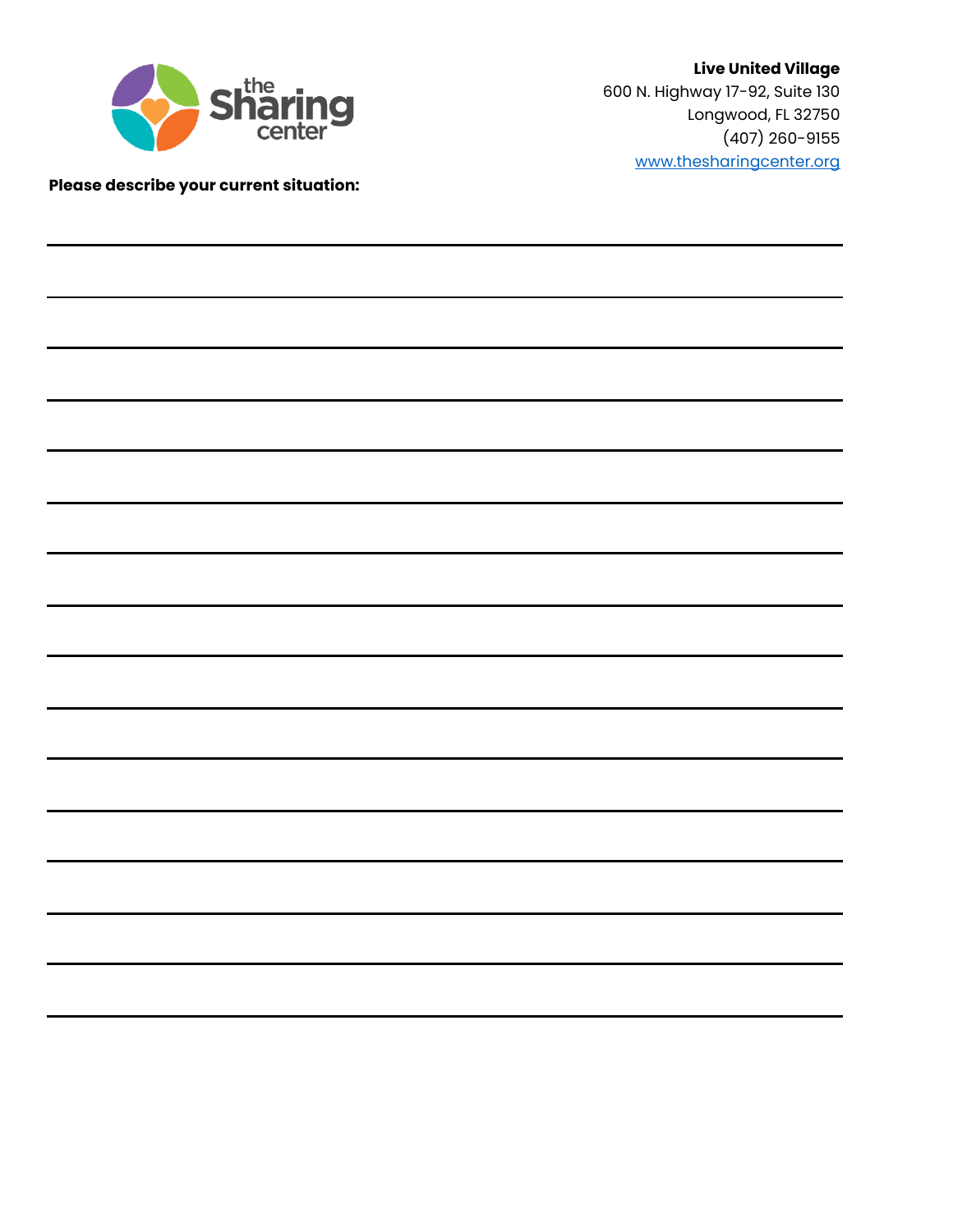

#### **Disclosure Statement:**

By signing below, I agree that the information I have provided in this application is complete and true to the best of my knowledge. I understand that full disclosure of all the information requested by staff members is a mandatory requirement for financial assistance and that if any information listed in this application packet is found to be untrue, my household will be immediately disqualified. I understand that if I omit information, I will be disqualified.

| <b>Applicant Signature</b> | Date |
|----------------------------|------|
|                            |      |
| <b>Applicant Signature</b> | Date |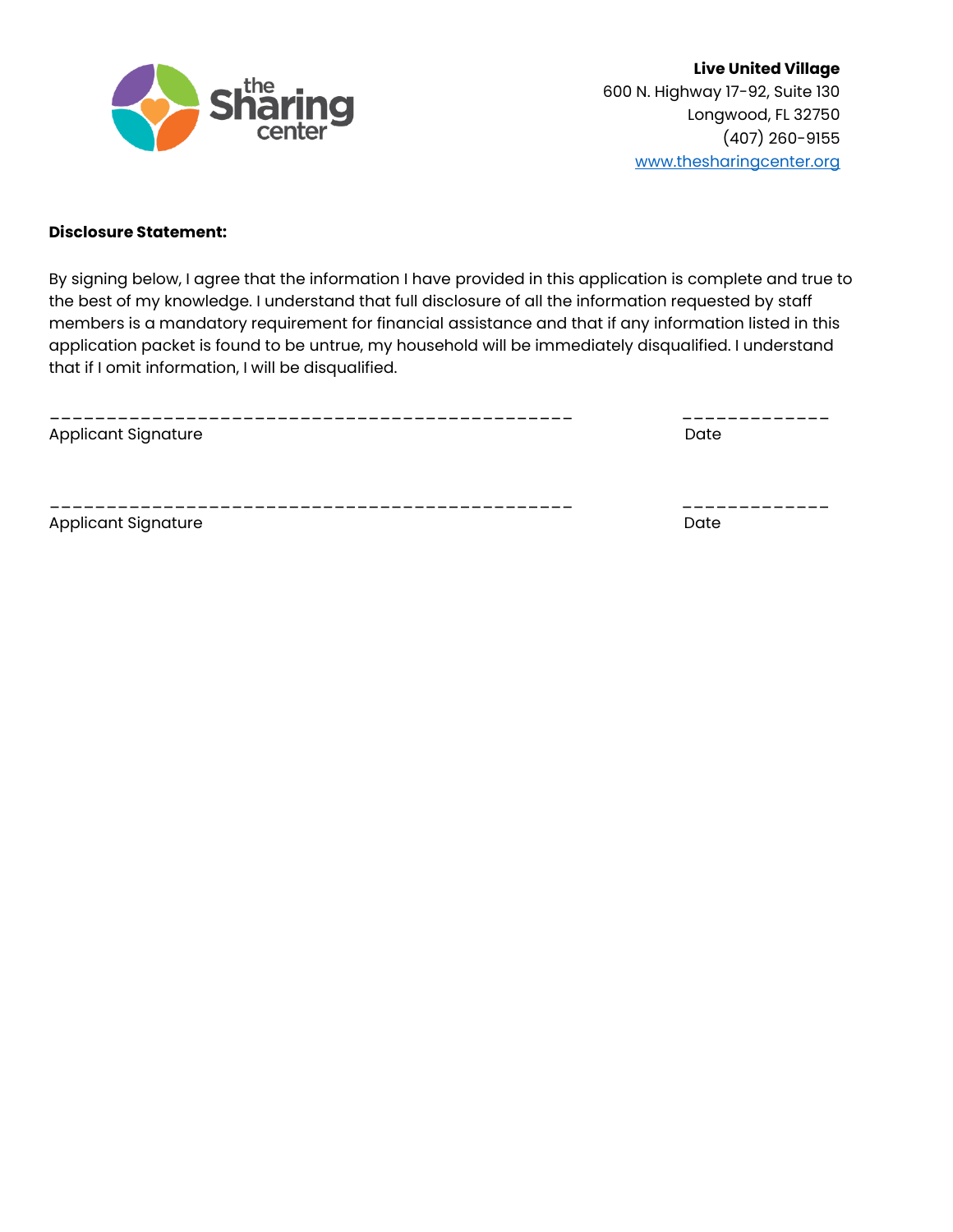

# Landlord/Property Manager Statement & Caseworker Verification

Please provide a statement on your letterhead or complete the worksheet below. This form verifies what is owed by your tenant and will be used for determining the tenant's rental assistance eligibility.

\*To the landlord/owner/manager: The Sharing Center has informed our client that this statement is not a guarantee of financial assistance. Final decision of our assistance is determined upon receipt of all required documents.

| I verify that _____________ is currently residing at:                                                                                                                                                                                      |                                |                           |           |
|--------------------------------------------------------------------------------------------------------------------------------------------------------------------------------------------------------------------------------------------|--------------------------------|---------------------------|-----------|
| Mailing Address (Street Address)                                                                                                                                                                                                           |                                | --------------<br>City    | State/Zip |
| The above indicated renter(s) will not be evicted or otherwise displaced if payment for the month of<br>_____________ in the sum of \$_______ is paid by _______.                                                                          | (base rent) (date)             |                           |           |
| Renter also owes past due rent or late fees in the sum of $\frac{1}{2}$ _____________(if any).                                                                                                                                             |                                |                           |           |
| Landlord's Name Printed                                                                                                                                                                                                                    |                                | Landlord's Name Signature |           |
| Check payable to:                                                                                                                                                                                                                          |                                |                           |           |
| Mailing Address (Street Address)                                                                                                                                                                                                           |                                | --------------<br>City    | State/Zip |
| Telephone/Fax: ____________________                                                                                                                                                                                                        |                                |                           |           |
| $*$ To the landlord/owner/manager: The Sharing Center has informed our client that this statement is<br>not a guarantee of financial assistance. Final decision of our assistance is determined upon receipt of<br>all required documents. |                                |                           |           |
| I confirm that the above information was verified from the property manger or owned via telephone.                                                                                                                                         | <b>Caseworker Verification</b> |                           |           |

\_\_\_\_\_\_\_\_\_\_\_\_\_\_\_\_\_\_\_\_\_\_\_\_\_ \_\_\_\_\_\_\_\_\_\_\_ \_\_\_\_\_\_\_\_\_\_\_\_\_\_\_\_\_\_\_\_\_\_\_\_\_

Coordinator's Printed Name Date Coordinator's Signature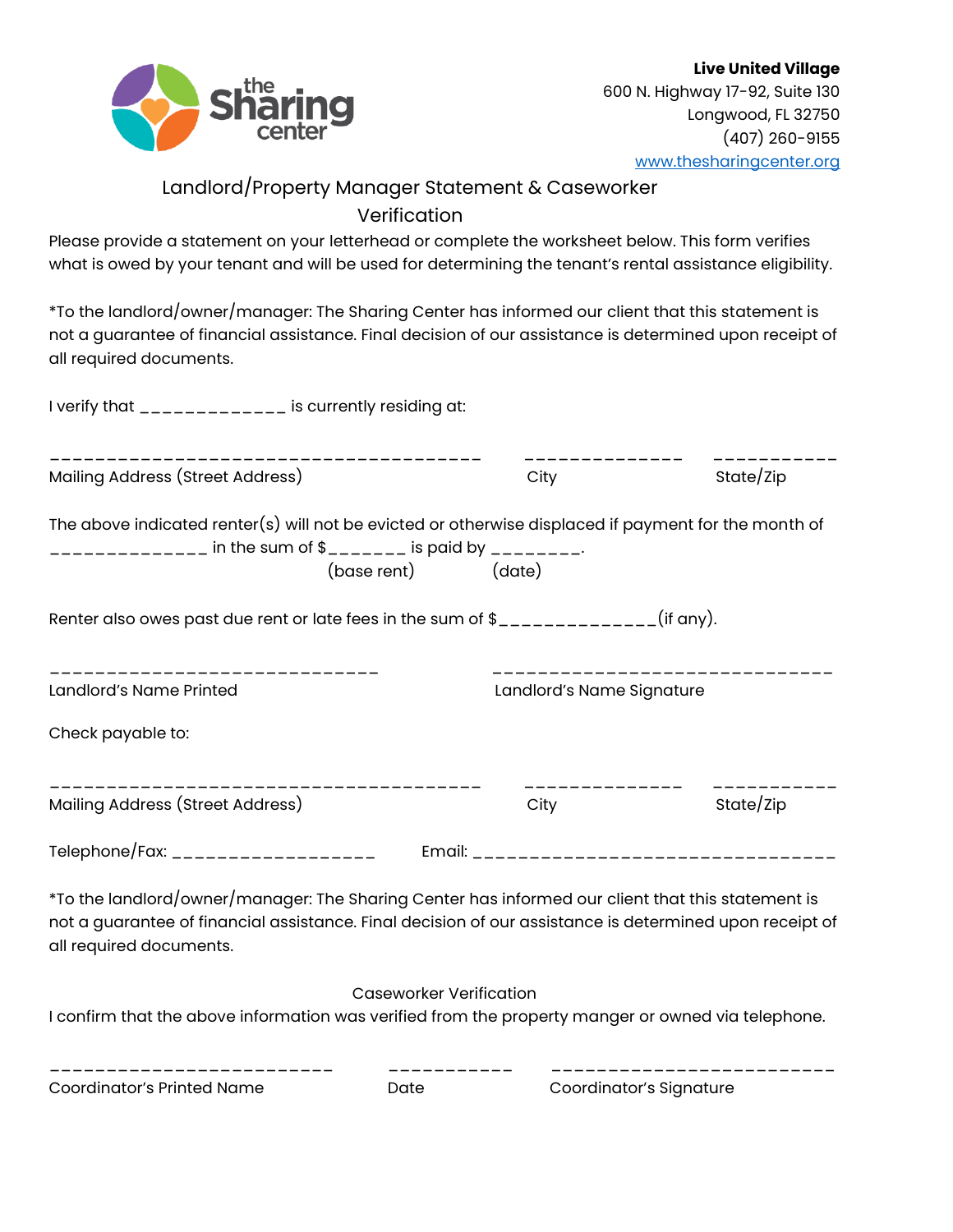

# Consent for Release of Confidential Information

I<sub>r</sub> \_\_\_\_\_\_\_\_\_\_\_\_\_\_\_\_\_\_\_\_\_\_\_\_\_\_\_\_\_\_\_\_\_ authorize The Sharing Center, Inc, to disclose and/or obtain information relevant to my participation in The Sharing Center programs to others, including but not limited to other private social service agencies, governmental units, landlords or their representatives, medical providers, past and present employers, utility companies, religious organizations, banks and other financial institutions, etc. for the purpose of verifying information provided as part of determiningeligibility for assistance.

I understand that this information is confidential and protected by Federal regulations, which prohibit further disclosure without specific written authorization of the undersigned or as otherwise permitted by such regulations. If this information is further disclosed by the recipient to individual's organizations not subject to Federal privacy regulations it may no longer be protected.

I understand that this authorization may be revoked upon written notice to the Sharing Center, Inc, except to the extent that action has already been taken on this authorization. This release will expireautomatically one year from signature date: \_\_\_\_\_\_\_\_\_\_\_\_\_\_\_\_\_\_\_\_\_\_\_\_\_\_\_\_\_\_\_\_\_\_.

\_\_\_\_\_\_\_\_\_\_\_\_\_\_\_\_\_\_\_\_\_\_\_\_\_\_\_\_\_\_\_\_\_\_\_\_ \_\_\_\_\_\_\_\_\_\_\_\_\_\_\_\_\_\_ Client Signature

\_\_\_\_\_\_\_\_\_\_\_\_\_\_\_\_\_\_\_\_\_\_\_\_\_\_\_\_\_\_\_\_\_\_\_\_ \_\_\_\_\_\_\_\_\_\_\_\_\_\_\_\_\_\_ Witness Printed Name & Signature data and the Date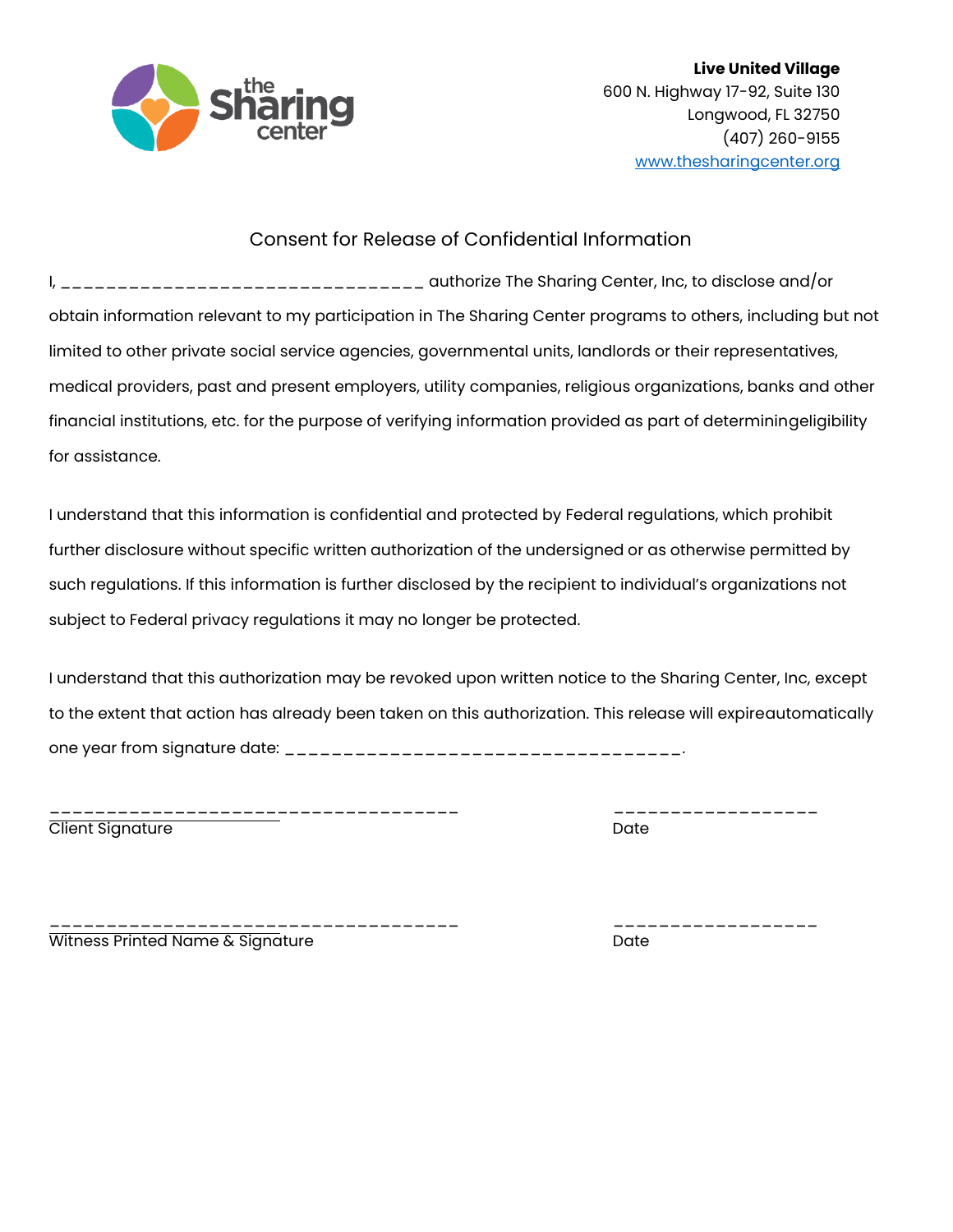

Client Informed Consent & Authorization for Release of Information for Homeless Services Network HMIS

This notice describes how information about you may be used and disclosed and how you can get access to this information. Please review it carefully. If you have any questions or desire any further information regarding this form, please contact the system administrator via the H**HMIS** Help Desk by phone (407-893-0133 x210) or by email [\(hmis@hsncfl.org\)](mailto:hmis@hsncfl.org).

To best serve your needs at The Sharing Center to develop meaningful treatment plans, to determine your continuing eligibility for services, and to monitor your progress in complying with the terms of your shelter, housing or other services, The Sharing Center and the Continuum of Care need to exchange, share, and/or release data, information or records they may collect about you.

The information contained in your case records in any Agency is considered confidential and privileged and cannot be exchanged, shared and/or released without your express and informed written consent, except where otherwise authorized by law. Please understand that access to shelter, housing and services is available without your consent for the release of the information. However, your consent to share information with other service agencies is a critical component of our community's ability to provide the most effective services and housing possible.

I understand that:

- This agency may not refuse to serve me simply because I do not want my information shared with other service agencies. • This form specifically authorizes the use of information about me in research conducted using information maintained in the HMIS. I will not be personally identified by name, social security number, or any other unique characteristic in published research reports. The type of research that will be conducted using this information includes reports on the number and characteristics of people using different types of services, the effectiveness of services, and changes in patterns over time.
- If I give permission, the HSN HMIS will allow information about me, including records previously entered into the HSN HMIS, to be shared among HSN HMIS Partner Agencies. This may include, but is not limited to, my photograph, information regarding my education, history and employment background, income, program eligibility and participation, and personal history. The purpose of sharing information is to help the agencies from which I seek services to obtain information about me faster, to assist my case management, and to connect me more quickly with the services I need.
- Agencies that join the HSN HMIS after I sign this consent authorization will have access to the personal information that I authorize for data sharing. This Agency must make reasonable accommodations to allow me to view the updated list of HSN HMIS Partner Agencies.
- I understand that I have the right to inspect, copy, and request all records maintained by an Agency relating to the provision of services provided by an Agency to me and to receive a copy of this form unless specifically denied under federal or state law. I understand that my records are protected by federal, state, and local regulations governing confidentiality of client records and cannot be disclosed without my written consent unless otherwise authorized by law. I understand that this release is valid for three years from the date I sign this document. I may, revoke this authorization al any time verbally by written request, but the cancellation will not be retroactive.

I give my consent to the exchange of information via the HSN HMIS: Yes No

I have read this document, or it was read and/or explained to me and I fully understand and agree with the terms of this document.

| Signature of Client or Guardian Date | Signature of Witness | Date |
|--------------------------------------|----------------------|------|
|                                      |                      |      |
|                                      |                      |      |

Printed name of Client or Guardian **Printed Name of Witness**